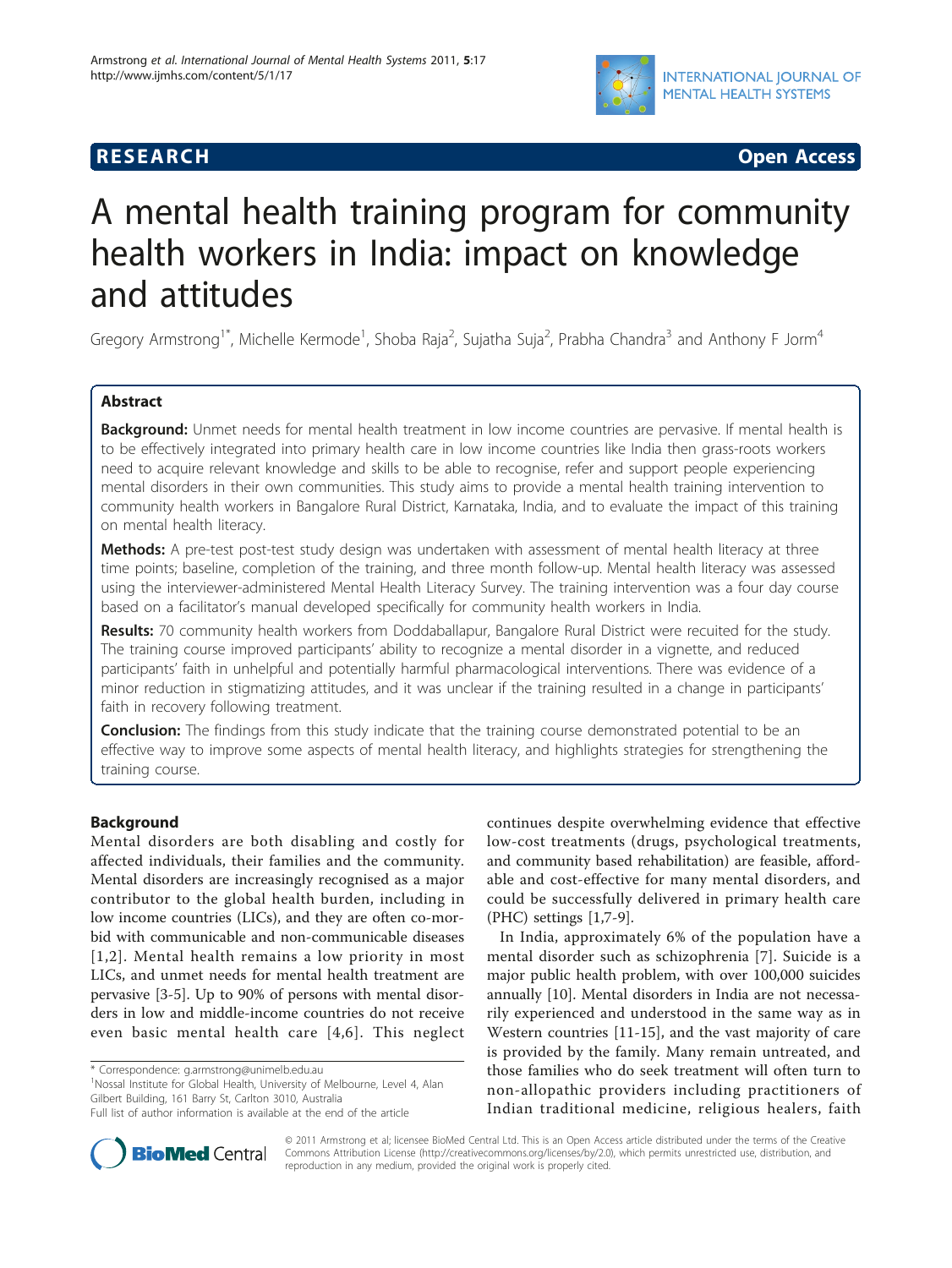healers and astrologers [[13,14,16\]](#page-9-0). The scarcity of mental health professionals, particularly in rural areas, places specialist psychiatric care out of the reach of most people [\[7,10,17\]](#page-9-0).

The World Health Organization (WHO) advocates the need to integration of mental health into PHC as the optimal strategy for addressing the global burden of disease [\[7,8\]](#page-9-0). In India, the National Mental Health Program also advocates the integration of mental health into PHC; however, there has been limited success in realising this policy in practice with only 24 of 600 districts currently covered by this program [[7,10,18](#page-9-0)]. Due to the overlap between mental and physical health, people with mental disorders frequently present to PHC settings. For example, a survey in a Mumbai slum found that 28% of patients aged > 18 years attending a health centre suffered from psychiatric problems [[12\]](#page-9-0). However, PHC staff lack the skills required to make an appropriate diagnosis and provide a reasonable standard of care when people present with such problems. Effective training programs are required to develop the mental health skills of generalist PHC staff [[7\]](#page-9-0).

If mental health is to be successfully integrated into PHC in low-income countries like India then grass-roots workers need to acquire relevant knowledge and skills so that they are able to recognise, refer and support people experiencing mental health disorders in their own communities. Task shifting of effective mental health interventions to non-specialist health workers has been proposed to increase the coverage of mental health care in both low and high-income settings [\[19](#page-9-0)-[25](#page-9-0)].

Mental Health Literacy (MHL) is defined as 'knowledge and beliefs about mental disorders which aid their recognition, management and prevention' (p.396) [[26](#page-9-0)]. Studies in India have indicated that knowledge and understanding of mental disorders is poor in many communities, including among community health workers [[27-29](#page-9-0)]. Improved awareness of mental disorders among community health workers is likely to assist affected people to access treatment and improve the quality of the care they receive [[26,30\]](#page-9-0). Having the knowledge and skills to support people in the community who may be developing a mental disorder or experiencing a mental health crisis is referred to as Mental Health First Aid [[31\]](#page-9-0).

A small number of studies investigating various components of integrating mental health into PHC settings in India, have been conducted [[26](#page-9-0),[32-36\]](#page-10-0) and this is creating an opportunity and momentum for achieving real changes in practice, leading to better outcomes for people with mental disorders. This study makes a contribution to this emerging body of evidence as it evaluates the effectiveness of a mental health training manual for grass-roots community health workers (CHWs). Mental health training was delivered to CHWs who had minimal knowledge about mental health, and the impact of the training on their level of MHL was evaluated. The hypothesis of the study was that community health workers would demonstrate improved MHL as assessed at completion of the training program and three months later.

## Methods

## Study design

This study involved an evaluation of a mental health training program using a pre-test post-test design. Assessment of participants' MHL was undertaken at baseline, at completion of the course and three months later. The training and data collection was conducted between May and October 2010. Ethics approval was obtained from the University of Melbourne Health Sciences Human Ethics Sub-Committee.

## Participants and facilitators

Training participants were community health workers sourced through Gramina Abrudaya Seva Samstha (GASS), an NGO operating in Doddaballapur Taluk, Bangalore Rural District, Karnataka, India. The types of community health workers included Junior Health Assistants, Village Rehabilitation Workers, and ASHA workers. These are all categories of government-funded community health workers operating in Doddaballapur Taluk, that each have a range of tasks to undertake from the provision of maternal and child health care, to building community awareness about communicable and non-communicable diseases, to disability rehabilitation. The participants were trained in three separate groups of between 23 and 24 participants by the same two facilitators who were both local health professionals with a moderate level of experience and understanding of community mental health. The level of experience of the facilitators reflected a 'real world' scenario given that experienced mental health professionals are rare in rural settings in India.

## The intervention

The mental health training program is a four-day course that aims to increase recognition of mental disorders, enhance appropriate response and referral, support people with mental disorders and their families, and improve mental health promotion in communities. It is not intended as a training program for mental health practitioners, but rather as an introduction to mental health for uninitiated community health workers. The training program is based on a facilitator's manual [\[37](#page-10-0)] developed by some of the study investigators, the design and content of which was informed by the literature [[7,8,](#page-9-0)[38](#page-10-0)-[42\]](#page-10-0). The content of the training program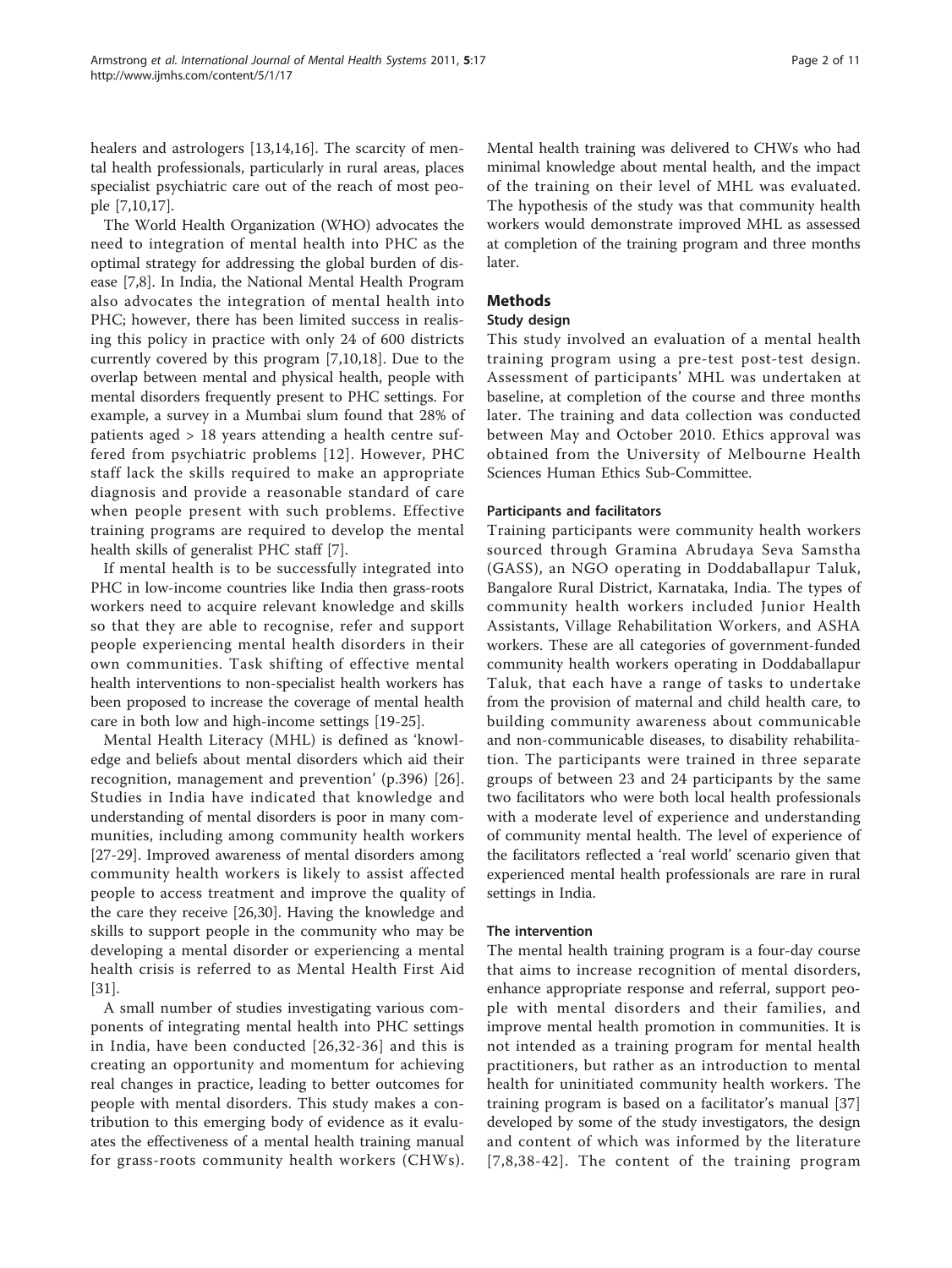includes an introduction to mental health and mental disorders, mental health first aid, practice-based skills, and mental health promotion (detailed in Table 1). The facilitator's manual is designed to provide: 1) a plan for each training session including the purpose, timing and required materials, 2) background information for each session, 3) a series of case studies that provide realistic scenarios describing people possibly experiencing mental disorders, 4) suggestions for participatory activities and role-plays, and 5) images and diagrams to assist in explaining concepts and frameworks.

#### Questionnaire design and outcome measures

To assess changes in the participants' level of MHL, we adapted a MHL survey previously used in rural India [[27-29](#page-9-0)] and in Australia [[42,43\]](#page-10-0), including with migrant communities [\[44,45](#page-10-0)]. This MHL survey involves presentation of two vignettes, each describing people experiencing symptoms of mental disorders (depression, psychosis) (Figure [1](#page-3-0)). Using a combination of openended and structured questions, participants were asked to identify the problems, their causes, and effective sources of help. They were also asked about attitudes towards people with mental disorders, and anticipated outcomes for them. Only responses to structured questions with pre-coded response options are reported on in this paper. The MHL survey was administered faceto-face by trained interviewers (due to limited literacy of some participants), and took about 30 minutes to complete. Each participant was matched to the same interviewer at each point of measurement.

To ensure the MHL survey was appropriately translated for the local setting, the English version was reviewed with local psychiatrists, and the relevance of concepts and categories and the appropriate form of

translation into the local language (Kannada) were extensively discussed. The survey was then translated and back-translated into English to check for equivalence of meaning, and subsequently piloted.

## Sample size

Based on a change in the percentage of respondents who were able to correctly recognise a mental disorder in a vignette, we estimated that we would require a total of 63 training participants to detect a medium effect size (Cohen's  $h = 0.5$ , approximately a 20-25% difference) with a power of 80%, alpha of 0.05, and making the conservative assumption of no correlation between pre-test and post-test [[46](#page-10-0)]. The sample size of 70 was chosen based on both the power analysis and feasibility, since this was the maximum possible given the time and financial constraints, and would result in training being provided to the majority of government-funded community health workers operating in Doddaballapur Taluk, Bangalore Rural District.

## Analysis

Statistical analysis was performed with SPSS version 18. Dichotomous variables were analysed using the Cochran's Q test to test for variation between the three points of measurement; baseline, post-course, and three month follow-up. McNemar's test for two paired proportions was used to specifically examine changes between baseline and post-course, and between baseline and three month follow-up. All tests were performed separately for responses to questions about each of the two vignettes (i.e. depression and psychosis) in the MHL questionnaire. Respondents who didn't complete all three points of measurement were omitted from the analysis.

|  |  | Table 1 Content of introduction to mental health training program for community health workers |  |  |  |  |  |  |  |  |
|--|--|------------------------------------------------------------------------------------------------|--|--|--|--|--|--|--|--|
|--|--|------------------------------------------------------------------------------------------------|--|--|--|--|--|--|--|--|

| (1) An introduction to mental health and disorders | $\triangleright$ Factors affecting mental health<br>$\triangleright$ Symptoms of mental disorders<br>$\triangleright$ Severe and common mental disorders                                                                                                                             |  |  |  |  |
|----------------------------------------------------|--------------------------------------------------------------------------------------------------------------------------------------------------------------------------------------------------------------------------------------------------------------------------------------|--|--|--|--|
| (2) Mental health first aid                        | $\triangleright$ Responding to people with;<br>■ Unexplained physical complaints<br>■ Excess worry and panic<br>Unusual sadness or suicidal thoughts<br>Persistent tiredness<br>■ Sleeping problems<br>■ Psychotic symptoms                                                          |  |  |  |  |
| (3) Practice-based skills                          | $\triangleright$ Introduction to counselling<br>$\triangleright$ Problem solving techniques<br>$\triangleright$ Home visits<br>$\triangleright$ Supporting the family<br>$\triangleright$ Referring to mental health professionals<br>$\triangleright$ Understanding drug treatments |  |  |  |  |
| (4) Mental health promotion                        | $\triangleright$ Introduction to mental health promotion<br>$\triangleright$ Stigma and discrimination<br>$\triangleright$ Poverty and mental health<br>$\triangleright$ Gender and mental health                                                                                    |  |  |  |  |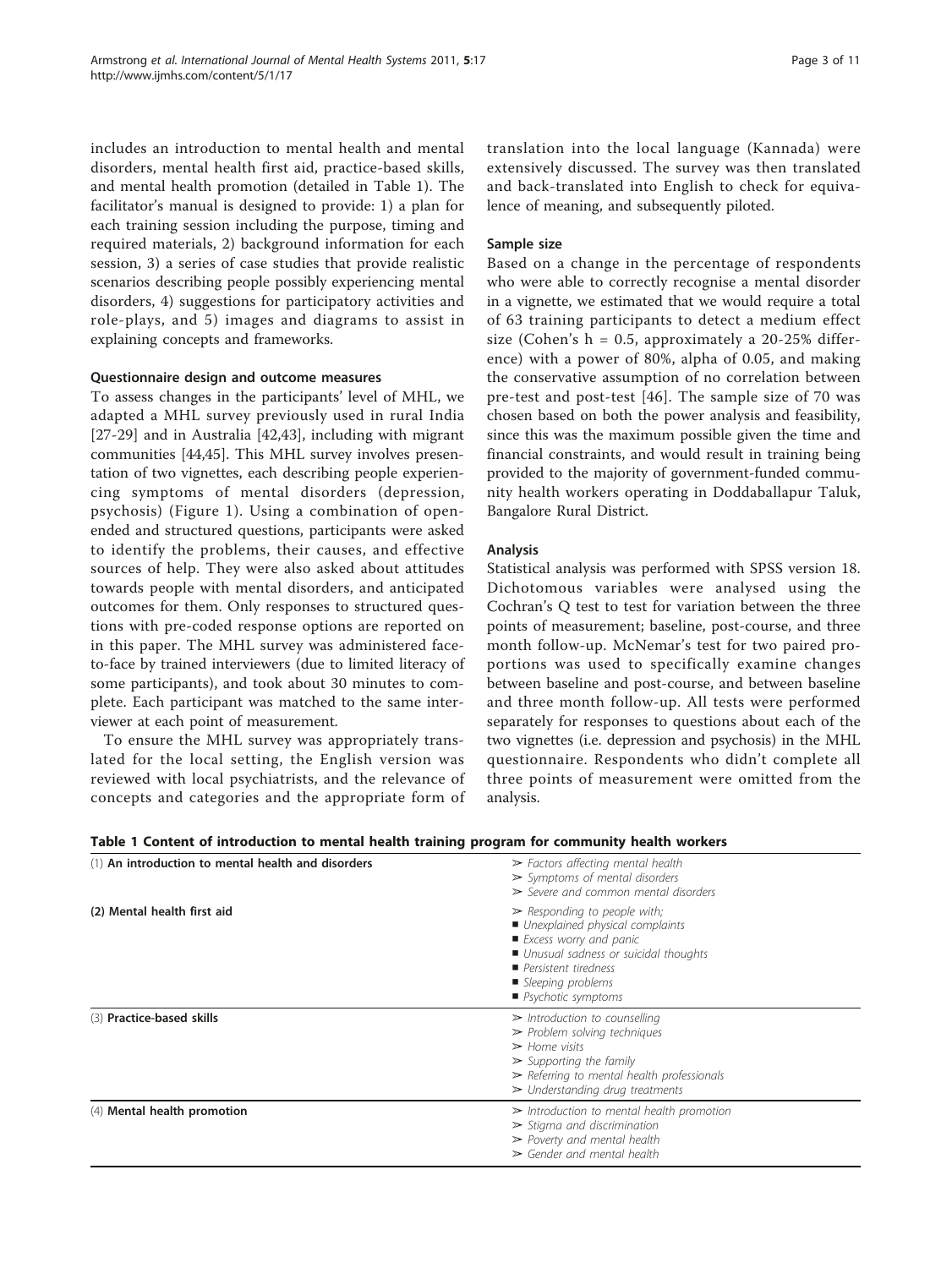## <span id="page-3-0"></span>**Depression**

**Meena** is 30 years old and was fine until six months ago when she began to feel tired all the time. She says that she is sad and has lost interest in life. Even her children and family don't make her feel happy. She cannot sleep, and she has lost the taste for food, which she used to love. She has also lost interest in cooking because she can't concentrate. Sometimes she feels like jumping in the well to end her life.

## **Psychosis**

**Ram** is 21 years old and is not married. He used to regularly help his father work on the farm, but for the last 10-15 days he has not been going to work. For the last 2-3 months he has been staying alone and aloof. He has not been bathing regularly and sometimes he becomes aggressive for no apparent reason, and once he even tried to hit his parents. He never used to behave in this way. On several occasions his father has found him talking to himself when nobody else was around. He has become suspicious of others and says that people are talking about him and that some people are keeping watch on him. For the last one week he has refused to eat food as he suspects his food is being poisoned by the neighbours. But his father refutes any truth in his suspicions.

Figure 1 Vignettes for depression and psychosis from the MHL survey.

## Results

## Participant characteristics

There were 70 participants recruited for the study and only one participant did not complete the training. A further three participants were not available at the three month follow-up leaving 66 (94.3%) participants who had completed the MHL survey at all three points of measurement. Table 2 presents the characteristics of these 66 study participants. The mean age of participants was 37 years, with a range of 21 to 59 years. The majority were female (86.4%) and married (75.8%). Approximately half the participants (46.9%) had not completed high school (i.e. 12 years of education). More than half of the participants (66.7%) were Junior Health Assistants, 24.2% were Village Rehabilitation Workers (VRWs), and 9.1% were Asha workers.

## Recognition of disorders in vignettes

Participants were read the two vignettes and asked to name the problem (more than one response was possible). Only "depression", "schizophrenia" or "psychosis" were considered correct responses to the relevant vignettes. A substantial improvement in the participants' ability to recognise mental disorders was observed at the completion of the training and sustained for the three-month follow-up assessment (Table [3](#page-4-0)). Prior to receiving the training program, few respondents (9.1%) were able to correctly recognise the disorder in the psychosis vignette, and less than a

| Characteristic          | n(%)      |
|-------------------------|-----------|
| Age (years)             |           |
| $\leq$ 25               | 15 (22.7) |
| $26 - 35$               | 20 (30.3) |
| 36-45                   | 16 (24.2) |
| $\geq 46$               | 15(22.7)  |
| Gender                  |           |
| Female                  | 57 (86.4) |
| Male                    | 9(13.6)   |
| <b>Education</b>        |           |
| $1$ to $4$              | 3(4.5)    |
| 5 to 11                 | 28 (42.4) |
| 12                      | 33 (50.0) |
| Tertiary                | 2(3.0)    |
| <b>Marital status</b>   |           |
| Single                  | 12 (18.2) |
| Married                 | 50 (75.8) |
| Widowed                 | 3(4.5)    |
| Divorced                | 1(1.5)    |
| Job title               |           |
| Junior health assistant | 44 (66.7) |
| Village rehab worker    | 16 (24.2) |
| Asha worker             | 6(9.1)    |

#### Table 2 Characteristics of participants  $(n - 66)$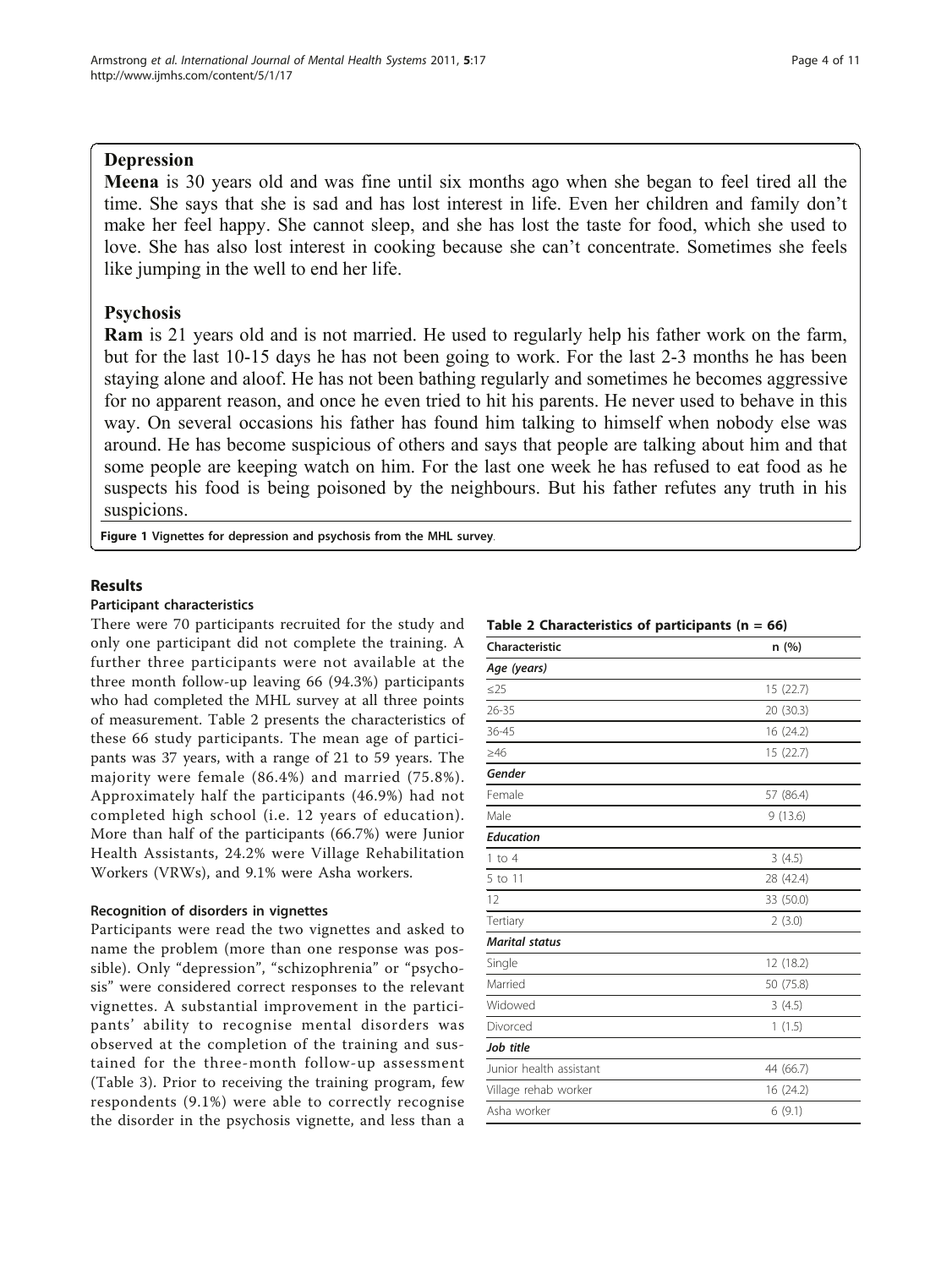|            | Pre-course %<br>(95% C.I.) | Post-course %<br>(95% C.I.) | 3 Month Follow-up %<br>(95% C.I.) | p-value* |
|------------|----------------------------|-----------------------------|-----------------------------------|----------|
| Depression | 22.7 (13.3-24.7)           | 50.0 (37.4-62.7)            | 43.9 (31.7-56.7)                  | 0.002    |
| Psychosis  | $9.1(3.4-18.7)$            | 27.3 (17.0-39.6)            | 34.8 (23.5-47.6)                  | 0.001    |

<span id="page-4-0"></span>

| Table 3 Change in the recognition of depression and psychosis |  |  |  |
|---------------------------------------------------------------|--|--|--|
|---------------------------------------------------------------|--|--|--|

\* Cochran Q-test.

quarter (22.7%) were able to correctly recognise the disorder in the depression vignette. There was a statistically significant increase in the percentage of participants able to correctly identify depression and psychosis after receiving the training intervention. There was a drop in the percentage of participants who could correctly identify depression between postcourse and follow-up measurements, however, the difference between baseline and follow-up (22.7% to 43.9%) was found to be statistically significant (McNemar's test,  $p = 0.022$ ).

#### Perceived helpfulness of interventions

Participants were asked about the helpfulness or otherwise of a range of possible pharmacological and nonpharmacological interventions for the problems identified in the vignettes (Table 4). Regarding pharmacological interventions, there was a sustained decrease in the percentage of participants endorsing potentially useless pharmacological interventions such as vitamins including tonics and herbal medicines, appetite stimulants, and sleeping pills, and a sustained but small increase in those endorsing other pharmacological treatments.

#### Table 4 Percentage of participants identifying various interventions as helpful

|                                      | Pre-course %<br>(95% C.I.) | Post-course %<br>(95% C.I.) | 3 Month Follow-up %<br>(95% C.I.) | p-value* |
|--------------------------------------|----------------------------|-----------------------------|-----------------------------------|----------|
| Pharmacological interventions        |                            |                             |                                   |          |
| Depression                           |                            |                             |                                   |          |
| Vitamins, tonics or herbal medicines | 71.2 (58.7-81.7)           | 45.5 (33.1-58.2)            | 36.4 (24.9-49.1)                  | < 0.001  |
| Appetite stimulants                  | 69.7 (57.1-80.4)           | 34.8 (23.5-47.6)            | 30.3 (19.6-42.9)                  | < 0.001  |
| Sleeping pills                       | 42.4 (30.3-55.2)           | 19.7 (10.9-31.3)            | $4.5(0.9-12.7)$                   | < 0.001  |
| Other pharmacological                | $12.1 (5.4 - 22.5)$        | 19.7 (10.9-31.3)            | 28.8 (18.3-41.3)                  | 0.058    |
| <b>Psychosis</b>                     |                            |                             |                                   |          |
| Vitamins                             | 74.2 (62.0-84.2)           | 48.5 (36.0-61.1)            | 31.8 (20.9-44.4)                  | < 0.001  |
| Appetite stimulants                  | 65.2 (52.4-76.5)           | 39.4 (27.6-52.2)            | 30.3 (19.6-42.9)                  | < 0.001  |
| Sleeping pills                       | 47.0 (34.6-59.7)           | 21.2 (12.1-33.0)            | $4.5(0.9-12.7)$                   | < 0.001  |
| Other pharmacological                | $7.6$ $(2.5 - 16.8)$       | 18.2 (9.7-29.6)             | 34.8 (23.5-47.6)                  | 0.001    |
| Non-pharmacological interventions    |                            |                             |                                   |          |
| Depression                           |                            |                             |                                   |          |
| Physical activity                    | 92.4 (83.2-97.5)           | 95.5 (87.3-99.1)            | 92.4 (83.2-97.5)                  | 0.670    |
| Distraction                          | 98.5 (91.8-100.0)          | 98.5 (91.8-99.9)            | 100.0 (94.6-100.0)                | 0.607    |
| Love and affection                   | 100.0 (94.7-100.0)         | 100.0 (94.6-100.0)          | 100.0 (94.6-100.0)                | 1.000    |
| Listening                            | 95.5 (87.3-99.1)           | 100.0 (94.6-100.0)          | 100.0 (94.6-100.0)                | 0.050    |
| Hospital admission                   | 60.6 (47.8-72.4)           | 69.7 (57.1-80.4)            | 43.9 (31.7-56.7)                  | 0.003    |
| Special diet                         | 15.2 (7.5-26.1)            | $9.1(3.4-18.7)$             | $6.1(1.6-14.8)$                   | 0.155    |
| <b>Psychosis</b>                     |                            |                             |                                   |          |
| Physical activity                    | 95.5 (87.3-99.1)           | 97.0 (89.5-99.6)            | 95.5 (87.3-99.1)                  | 0.867    |
| Distraction                          | 98.5 (91.8-100.0)          | 98.5 (91.8-100.0)           | 100.0 (94.6-100.0)                | 0.607    |
| Love and affection                   | 100.0 (94.6-100.0)         | 100.0 (94.6-100.0)          | 100.0 (94.6-100.0)                | 1.000    |
| Listening                            | 97.0 (89.5-99.6)           | 100.0 (94.6-100.0)          | 100.0 (94.6-100.0)                | 0.135    |
| Hospital admission                   | 61.5 (48.6-73.3)           | 66.2 (53.4-77.4)            | 51.5 (38.9-64.0)                  | 0.182    |
| Special diet                         | 19.7 (10.9-31.3)           | $6.1(1.7-14.8)$             | $4.5(0.9-12.7)$                   | 0.006    |
| Getting person married**             | 72.7 (60.4-83.0)           | 29.7 18.9-42.4)             | 65.2 (52.4-76.5)                  | < 0.001  |

\* Cochran Q-test \*\* This response option was only available with the psychosis vignette - the person in the depression vignette was already married.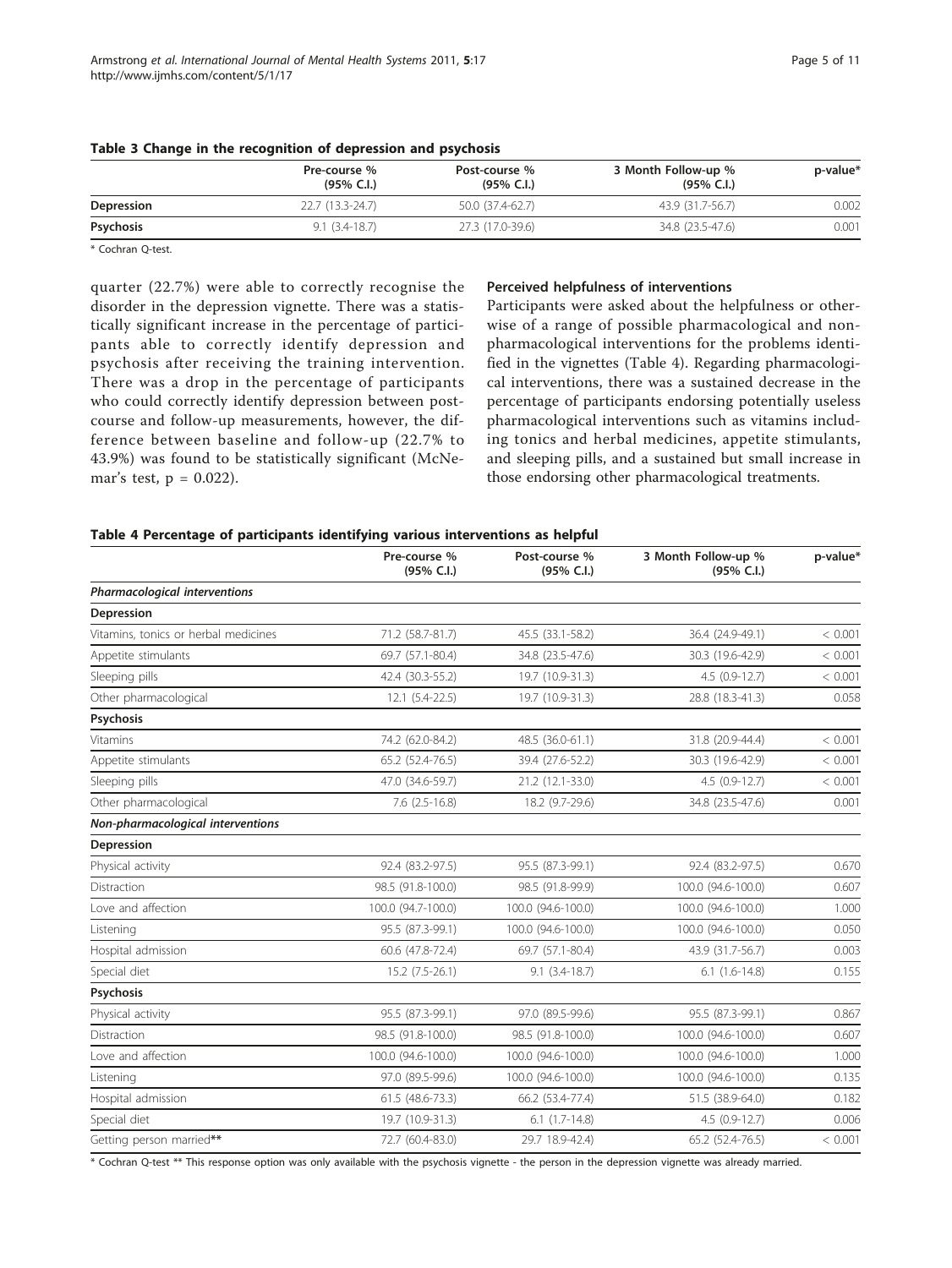There were no clear and sustained changes in the endorsement of various non-pharmacological interventions, other than a decrease in the percentage of participants endorsing a special diet as helpful for the psychosis vignette. At baseline, psychosocial interventions such as physical activity, distraction, love and affection and listening were strongly endorsed as being

helpful for both vignettes, and this was sustained across both points of follow-up. There was a statistically significant change in the percentage of participants endorsing hospital admission as

a helpful response for the depression vignette between the three points of measurement, however, the greatest difference was between post-course and follow-up measurement. The decreased endorsement of hospital admission for the depression vignette between baseline and follow-up (60.6% to 43.9%) was not statistically significant (McNemar's test,  $p = 0.063$ ).

There was a substantial reduction in the percentage of participants endorsing marriage as a helpful intervention for the person in the psychosis vignette between baseline and post-course measurement (McNemar's test,  $p =$ < 0.001), however this change was not sustained at the three month follow-up. The decrease in the endorsement of marriage for the psychosis vignette between baseline and follow-up (72.7% to 65.2%) was not statistically significant (McNemar's test,  $p = 0.424$ ).

#### Perceived outcomes for people with mental disorders

Participants were asked structured questions about the anticipated recovery of the persons described in the vignettes if appropriate help is received (Table 5). For the depression vignette, there was no statistically significant change in anticipated prognosis. There was a statistically significant reduction in the percentage of participants identifying 'full recovery, no further problems' for the person described in the psychosis

vignette. At baseline, the majority of participants reported that the persons in both the depression (95.5%) and psychosis (92.4%) vignettes would get worse if no appropriate help was given, and this remained largely unchanged at follow-up.

#### Attitudes to people with mental disorders

Participants were asked whether they agreed with a range of attitudinal statements relating to the persons described in the vignettes, and while some improvements in attitudes were observed, others remained largely unchanged (Table [6](#page-6-0)). For both the depression and the psychosis vignettes at baseline, a majority of participants agreed that the person could 'snap out of it', that the problem was a sign of personal weakness, and that people with this problem are erratic. Additionally, a significant minority perceived the persons described in the vignettes as dangerous and approximately half said they would not vote for people with these problems, and this did not change after receiving the training.

With respect to the depression vignette, the training resulted in a marked decrease in the percentage agreeing that it is best to avoid people with these problems. Additionally, there was a reduction between baseline and follow-up (84.8% to 62.1%) in the percentage who agreed that the problems described in the depression vignette were a sign of personal weakness (McNemar's Test,  $p = 0.009$ ); however, there was no statistically significant change between baseline and post-course measurement (McNemar's Test,  $p = 0.057$ ).

In the case of the psychosis vignette, there were no sustained changes in responses to the attitudinal statements that could be clearly attributed to the training intervention. Fewer participants agreed that the person could 'snap out of it' at post-course (42.4%) measurement than at baseline  $(67.2%)$  (McNemar's Test,  $p =$ 0.002), however the decrease between baseline and

|  |  |  |  | Table 5 Percentage identifying likely outcomes if help is received |
|--|--|--|--|--------------------------------------------------------------------|
|--|--|--|--|--------------------------------------------------------------------|

|                                              | Pre-course %<br>(95% C.I.) | Post-course %<br>(95% C.I.) | 3 Month Follow-up %<br>(95% C.I.) | p-value* |
|----------------------------------------------|----------------------------|-----------------------------|-----------------------------------|----------|
| Depression                                   |                            |                             |                                   |          |
| Full recovery, no further problems           | 36.4 (24.9-49.1)           | 36.4 (24.8-49.1)            | 24.2 (14.5-36.4)                  | 0.210    |
| Full recovery, problems probably re-occur    | 22.7 (13.3-34.7)           | 27.3 (17.0-39.6)            | 34.8 (23.5-47.6)                  | 0.247    |
| Partial recovery                             | 18.2 (9.8-29.6)            | $9.1(3.4-18.7)$             | 18.2 (9.8-29.6)                   | 0.209    |
| Partial recovery, problems probably re-occur | 22.7 (13.3-34.7)           | 27.3 (17.0-39.6)            | 22.7 (13.3-34.7)                  | 0.767    |
| Psychosis                                    |                            |                             |                                   |          |
| Full recovery, no further problems           | 47.0 (34.6-59.7)           | 40.9 (29.0-53.7)            | 19.7 (10.9-31.3)                  | 0.003    |
| Full recovery, problems probably re-occur    | 10.6 (4.4-20.6)            | 18.2 (9.8-29.6)             | 22.7 (13.3-34.7)                  | 0.152    |
| Partial recovery                             | 21.2 (12.1-33.0)           | $6.1(1.7-14.8)$             | 18.2 (9.8-29.6)                   | 0.030    |
| Partial recovery, problems probably re-occur | 22.1 (12.1-33.0)           | 34.8 (23.5-47.6)            | 37.9 (26.2-50.7)                  | 0.107    |
|                                              |                            |                             |                                   |          |

\* Cochran Q-test.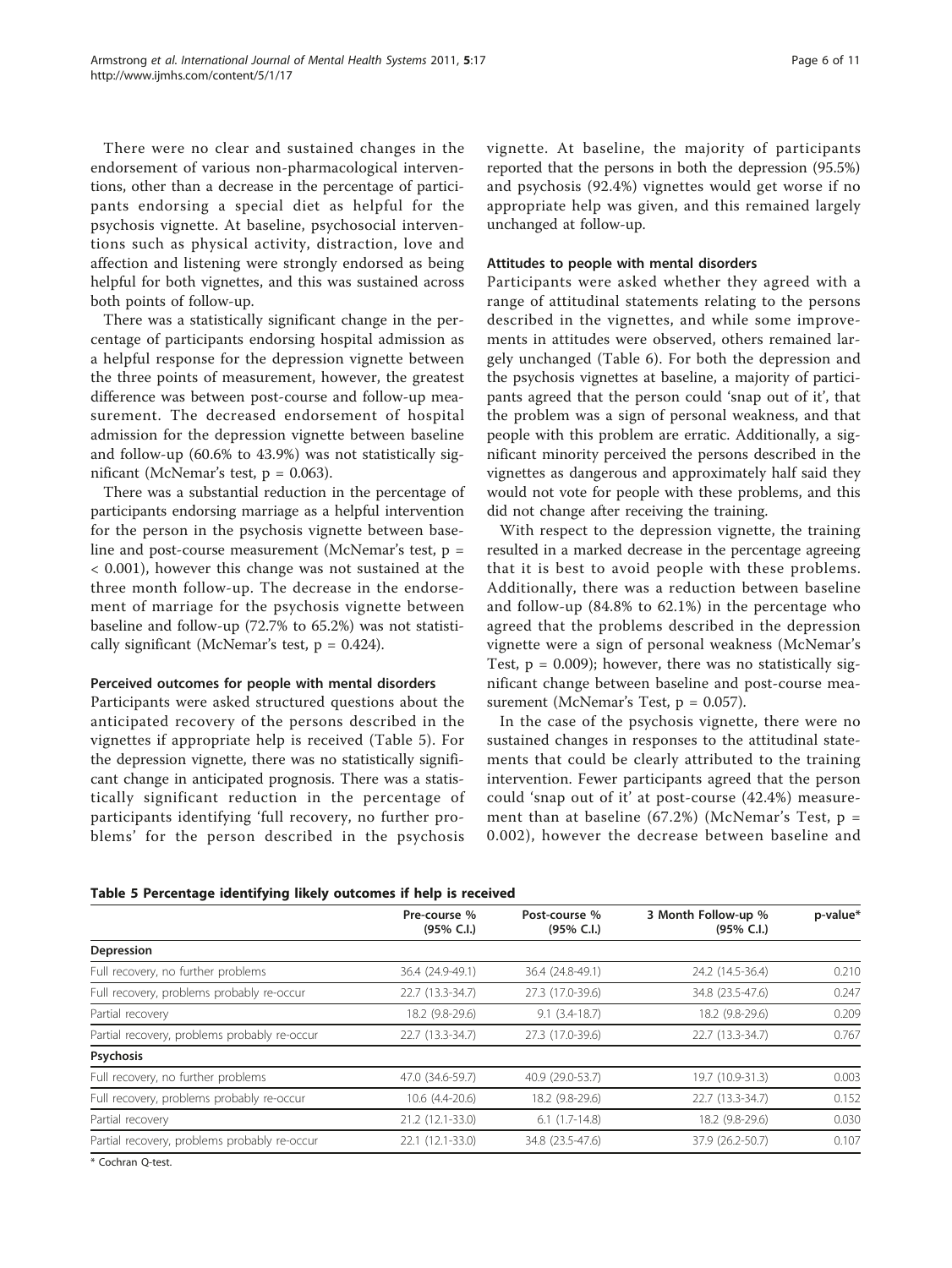|                                                 | Depression                 |                             |                                   |          |  |
|-------------------------------------------------|----------------------------|-----------------------------|-----------------------------------|----------|--|
|                                                 | Pre-course %<br>(95% C.I.) | Post-course %<br>(95% C.I.) | 3 Month Follow-up %<br>(95% C.I.) | p-value* |  |
| People with this problem can snap out of it     | 64.6 (51.8-76.1)           | 56.1 (43.3-68.3)            | 53.0 (40.3-65.4)                  | 0.281    |  |
| This problem is a sign of personal weakness     | 84.8 (73.9-92.5)           | 89.4 (79.4-95.6)            | 62.1 (49.3-73.8)                  | < 0.001  |  |
| This problem is not a real medical illness      | 54.5 (41.8-66.9)           | 51.5 (38.9-64.0)            | 59.1 (46.3-71.0)                  | 0.636    |  |
| People with this problem are dangerous          | 30.8 (19.9-43.4)           | 37.9 (26.2-50.7)            | 33.3 (22.2-46.0)                  | 0.717    |  |
| It is best to avoid people with this problem    | 21.2 (12.1-33.0)           | $6.1(1.7-14.8)$             | $4.5(0.9-12.7)$                   | 0.001    |  |
| People with this problem are erratic            | 77.3 (65.3-86.7)           | 90.9 (81.3-96.7)            | 80.3 (68.7-89.1)                  | 0.054    |  |
| I would not vote for a person with this problem | 50.0 (37.4-62.6)           | 54.5 (41.8-66.9)            | 53.0 (40.3-65.4)                  | 0.836    |  |
|                                                 |                            | Psychosis                   |                                   |          |  |
|                                                 | Pre-course %<br>(95% C.I.) | Post-course %<br>(95% C.I.) | 3 Month Follow-up %<br>(95% C.I.) | p-value* |  |
| People with this problem can snap out of it     | 67.2 (54.3-78.4)           | 42.4 (30.3-55.2)            | 51.5 (38.9-64.0)                  | 0.002    |  |
| This problem is a sign of personal weakness     | 74.2 (62.0-84.2)           | 86.4 (75.7-93.6)            | 63.6 (50.9-75.1)                  | 0.004    |  |
| This problem is not a real medical illness      | 48.5 (36.0-61.1)           | 40.9 (29.0-53.7)            | 63.6 (50.9-75.1)                  | 0.017    |  |
| People with this problem are dangerous          | 44.6 (32.3-57.5)           | 40.9 (29.0-53.7)            | 45.5 (33.1-58.2)                  | 0.828    |  |
| It is best to avoid people with this problem    | 18.2 (9.8-29.6)            | $7.6$ $(2.5-16.8)$          | 15.2 (7.5-26.1)                   | 0.128    |  |
| People with this problem are erratic            | 80.3 (68.7-89.1)           | 92.4 (83.2-97.5)            | 84.8 (73.9-92.5)                  | 0.097    |  |
| I would not vote for a person with this problem | 48.5 (36.0-61.1)           | 60.6 (47.8-72.4)            | 57.6 (44.8-69.7)                  | 0.217    |  |

<span id="page-6-0"></span>Table 6 Percentage agreeing to various statements about the persons in the vignettes

\* Cochran Q-test.

follow-up (51.5%) was not statistically significant (McNemar's Test,  $p = 0.089$ ) indicating that the improved attitude had not been sustained. The Cochran's Q test indicated a statistically significant change in the percentage of participants agreeing that the problem is a sign of personal weakness; however, this was due to the change between the results at postcourse and follow-up measurements. There was no statistically significant change in the proportion agreeing with this statement between baseline and post-course measurement (McNemar's test,  $p = 0.057$ ) or between baseline and follow-up (McNemar's test,  $p = 0.210$ ).

At baseline, approximately half the participants agreed that the problems described in both the depression and psychosis vignettes were not real medical illnesses. There was no real change in this belief in the case of the depression vignette, but there was some statistically significant variation over time in relation to psychosis as identified by the Cochran's Q test. However, this was due to the changes between the results at post-course and follow-up measurements. There was no statistically significant change in the proportion agreeing with this statement between baseline and post-course measurement (McNemar's test,  $p = 0.458$ ) or between baseline and follow-up (McNemar's test,  $p = 0.100$ ).

### **Discussion**

The issue of providing practical mental health training for primary health care workers in low-income countries is of broad interest to many working in the field of global mental health. This study makes an important contribution to the related literature by conducting an evaluation of a training program for community health workers in rural India using an existing facilitator's mental health training manual [[37](#page-10-0)].

The findings suggest that the mental health training program had mixed success in achieving its stated aims, but there were some encouraging outcomes. Importantly, there was only one participant out of seventy who did not complete the training program despite the extensive travel required for many participants to attend, and the considerable demands of participants' daily working and living duties.

The training increased the ability of the community health workers to recognize depression and psychosis in vignettes, and reduced their faith in unhelpful pharmacological interventions. There was evidence of a minor reduction in stigmatising attitudes, although the changes were very limited and largely isolated to the depression vignette. It was unclear if the training resulted in a change in the participant's faith in recovery.

The percentage of respondents correctly identifying the disorders in the vignettes in the baseline questionnaire was low relative to a previous survey of village health workers in a rural area of Maharashtra, India (depression, 56.7%) [[28\]](#page-9-0), and much lower than a sample of Australian community members trained in Mental Health First Aid (depression, 91.4%; psychosis 56.6%)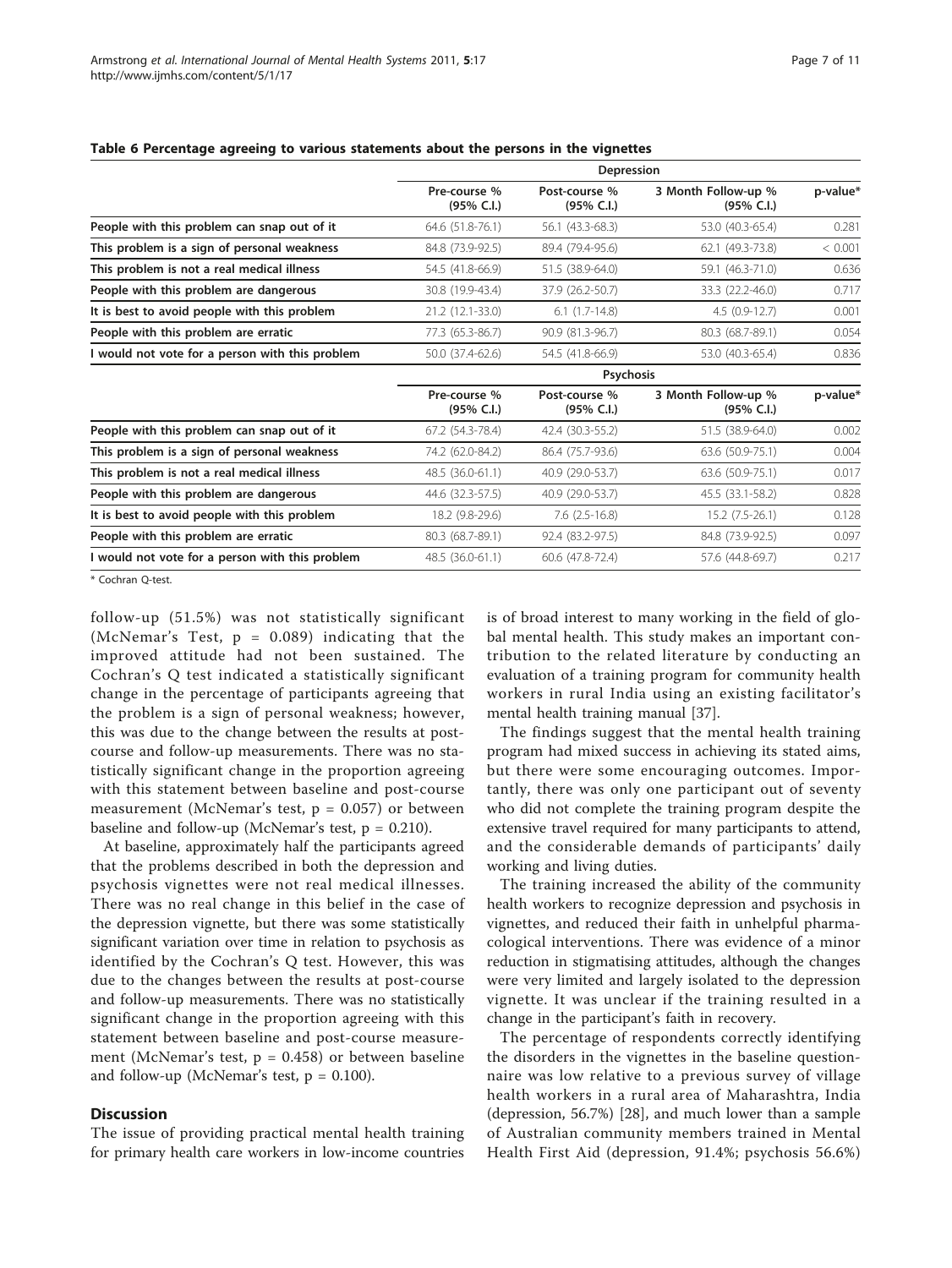[[42\]](#page-10-0). The results suggest that the training increased the ability of the participants to recognise depression and psychosis in vignettes, yet despite this improvement, more than half of the participants were still unable to correctly identify either disorder at the three month follow-up. However, an evaluation of a mental health first aid training program conducted in Australia (delivered by an experienced mental health instructor) with a community sample of immigrants of Chinese-speaking background found results comparable to our study; recognition of depression and psychosis increased from 19.0% to 63.1% and 9.5% to 21.4% respectively immediately after the training (no three month follow-up was conducted) [[44](#page-10-0)].

At baseline, psychosocial interventions, including physical activity and listening, were widely viewed as helpful by participants, and there was moderately high endorsement of potentially inappropriate treatments like appetite stimulants, vitamins, tonics, herbal medicines, and sleeping pills. These findings are comparable to those from the rural Maharashtran MHL survey mentioned above [[28\]](#page-9-0). The significant decrease in the endorsement of inappropriate pharmacological treatments among training participants is an important finding given that, whilst vitamins, tonics and herbal medicines may be relatively harmless, appetite stimulants and sleeping pills are of doubtful value and in some cases may be harmful. Similarly, the drop in endorsement for special diets is desirable given the lack of good evidence to support this as an intervention for depression or psychosis [[47\]](#page-10-0). While psychiatric medications were not asked about explicitly, the increasing endorsement of the "other pharmacological" category suggests an improvement in awareness of appropriate psychiatric medication options that have an important role to play in recovery, particularly from severe mental illness.

Less than half the participants believed that, with appropriate help, the persons described in the vignettes could fully recover without further problems. Additionally, belief in full recovery with no further problems decreased in the case of the psychosis vignette, however, it appeared that the significant decrease happened after the training (i.e. between post-course measurement and three month follow-up) making it difficult to directly attribute this change to the training intervention itself. In any case, these negative outcome expectations are concerning and have the potential to impede access to potentially effective treatments. The result may also reflect the local context of the study setting where there are no local psychiatrists or highly skilled mental health practitioners. Additionally, the training intervention itself did not focus on evidence for the effectiveness of treatments for mental disorders. This is an important consideration given that there is evidence indicating that belief in the effectiveness of treatments can help to reduce stigmatising attitudes towards people with mental disorders [[48](#page-10-0),[49](#page-10-0)].

The training had a small impact on stigmatising attitudes towards people with mental disorders. Perhaps most importantly, after participation in the training fewer participants thought that the mental disorder described in the depression vignette was a sign of personal weakness, and only a small percentage agreed that it is best to avoid the person described in this vignette.

The concepts of stigma and discrimination in the context of mental disorders have been well documented [[50,51\]](#page-10-0). Stigma is linked to experiences of discrimination by people with mental disorders [[52](#page-10-0)], including biases in the receipt of healthcare [[53\]](#page-10-0). Stigma (as expressed by mental health professionals and the general public) contributes to under-use of mental health services, a delay in accessing mental health treatment, and an impeded recovery process [[48,54](#page-10-0)-[56\]](#page-10-0). The negative effects of stigma can outweigh the impact of disability due to the disorder [[57](#page-10-0)].

Culture influences the experience, expression and determinants of stigma, and the effectiveness of different approaches to stigma reduction, and further research on attitudes toward mental illness is required in India and other non-Western cultures. Results from a study on patients with schizophrenia and their caregivers in Bangalore [\[58\]](#page-10-0) indicated that stigma motivated families to contain the patient at home in an effort to conceal the condition and the perceived causes of the condition (e.g. sins and bad deeds), resulting in a delay in receiving timely treatment. Families and patients experiencing a high level of stigma would attempt to avoid the social disapproval anticipated from seeking allopathic care.

The content of the mental health training manual in this study incorporated a brief educational activity regarding the topic of stigma and discrimination that was focused on exploring the impact of stigma and identifying some common stigmatising attitudes. Our findings indicate that the effectiveness of the training in relation to stigma reduction was limited, and that it would be worthwhile exploring opportunities to have a greater impact in this area.

Research has highlighted the importance of contact with people experiencing mental disorders as a strategy for changing stigmatising attitudes about mental illness [[51,59-65](#page-10-0)]. A study using a community sample from America [[66\]](#page-10-0) found that direct contact with people who have (or have had) mental health problems had the greatest impact on attitudes, in comparison to education challenging myths which yielded only a modest positive impact. Involving people who have previously experienced mental disorders as co-facilitators has the potential to reduce stigmatising attitudes of participants, as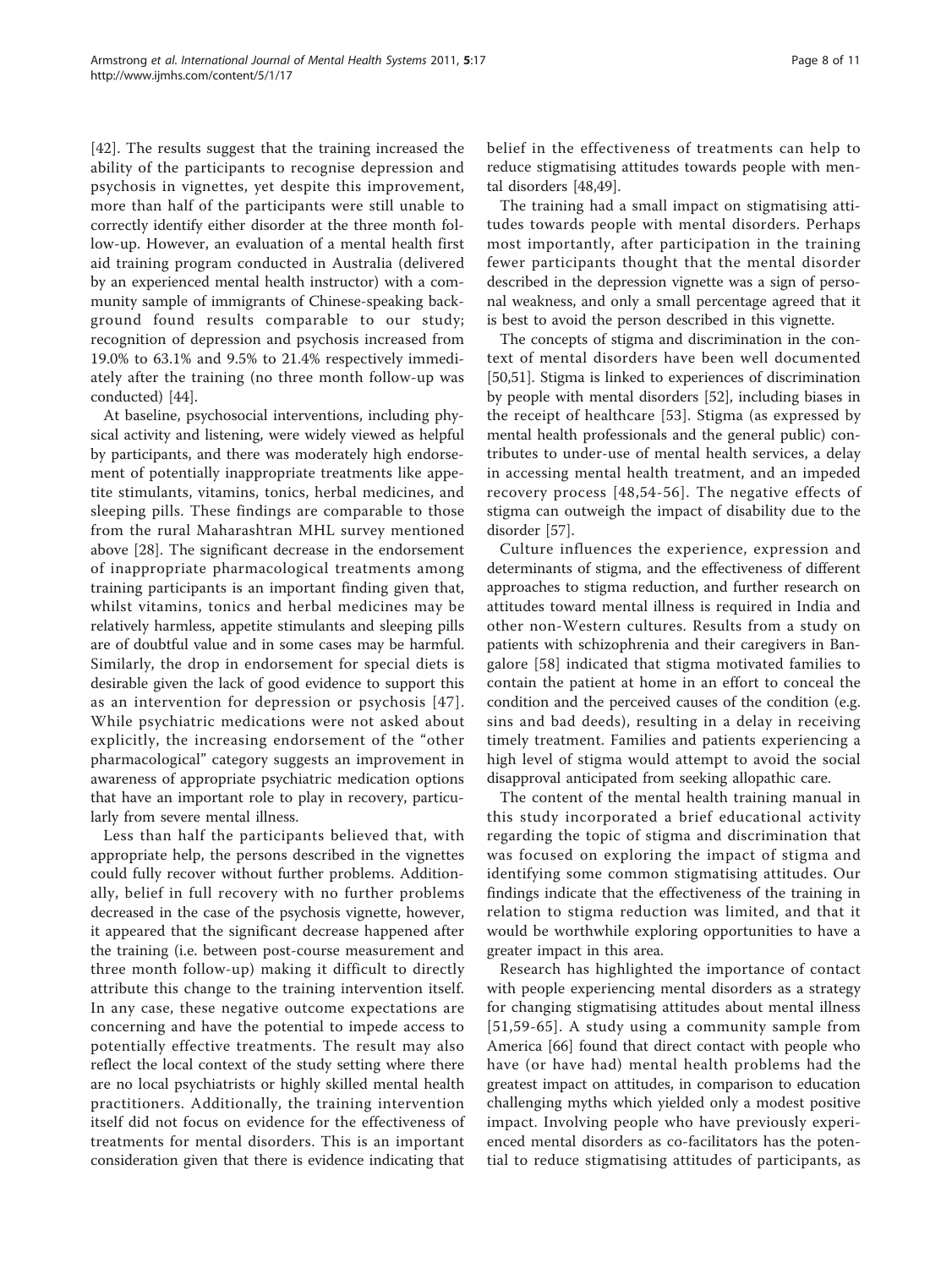does contact with consumers who have had positive (and realistic) experiences of mental health care, and who are employed and socially included in their communities [[48\]](#page-10-0). While the training manual evaluated in this study can be modified to more actively promote the inclusion of consumers as facilitators/presenters, it must be acknowledged that there are still substantial barriers to be overcome in order to consistently achieve this. In a country such as India, people with mental disorders most frequently remain hidden and are not mobilised precisely because of the stigma experienced by affected individuals and families.

A second useful strategy for improving stigmatising attitudes as identified by Corrigan et al [\[48\]](#page-10-0) is to provide more information about the effectiveness of treatments. There is an association between confidence in treatment and stigmatising attitudes [[49\]](#page-10-0). This approach could be complemented by discussions that explore approaches for building trust in allopathic mental health care within the community, and increasing contact with people with mental disorders so that participants can be exposed to positive consumer stories about recovery.

#### Limitations

There are several limitations to this study, including the lack of a control group. Whilst there is no obvious reason for knowledge and attitudes to change over time without having had the training, it is plausible that repeated testing alone may produce some change or that the participants gave certain responses to please the researchers due to a social desirability bias. It is also possible that a relevant event occurred in the general community (e.g. a story in the media about a person with a mental disorder) in-between points of measurement that may have caused participants to change their responses to the questions in the MHL survey. The lack of a control group makes it difficult to confidently explain some of the changes in participant's responses, particularly those changes between post-course measurement and three month follow-up. However, we believe the pre-test post-test design was appropriate for this evaluation study, and acknowledge that further research in this area would benefit from using a randomised controlled trial design with a control group who could be wait-listed to receive the training after data collection was completed.

There are potential limitations to the cultural transportability of the MHL questionnaire. Despite careful and consultative adaptation, translation and piloting of the training program as well as the MHL questionnaire, we must be cautious in presuming an equivalence of meaning across cultures and languages. Certainly explanatory models of mental health and illness are culturally determined and therefore not equivalent across cultures, and this may effect the utility of the MHL survey, even though it was locally adapted. Subtleties of meaning and cultural factors may have influenced the way in which the facilitators interpreted the content of the training manual, the messages taken away from the training by the participants, and the interpretation of the questions in the MHL survey.

A comparison of findings between this study and similar evaluations of mental health training conducted elsewhere should be interpreted with caution. Firstly, the community health worker participants had minimal knowledge of mental health as explained by the Western model of psychiatry. Terms such as depression and schizophrenia do not easily translate linguistically or culturally. Secondly, rather than using facilitators who were very experienced in the field of mental health, our study sought to replicate a "real world" situation involving facilitators who were local community health leaders and who had minimal prior experience in delivering mental health training of this nature. They were required to work with a manual written in English and translate complex concepts in a coherent way, whilst managing group conversations about the cross-cultural understanding of the material. The outcomes may well have been different if the facilitators were more experienced in both the field of mental health and the effective use of active-learning methods of training as designed in this manual.

Finally, the training in this study was provided to participants in four consecutive days for logistical reasons, despite the recommendation in the training manual that it be spread out. Ideally, participants would have time to reflect on the material in-between sessions, particularly given that the material was new for most participants and complicated by the cultural issues that arise when discussing mental health in India.

The impact of the training on the self-confidence of the community health workers, the rates of mental health consultations and referrals, and benefits for people experiencing mental health problems including improvements in pathways to treatment and recovery, remain unknown. To achieve substantial improvements in community mental health, it is likely that a comprehensive suite of interventions including community awareness programs and improved integration of mental health into primary health care is required.

#### Conclusion

The mental health training facilitator's manual demonstrated potential to be an effective way to improve some aspects of mental health literacy among community health workers, including the recognition of mental disorders in vignettes and the perceived helpfulness of inappropriate pharmacological interventions. The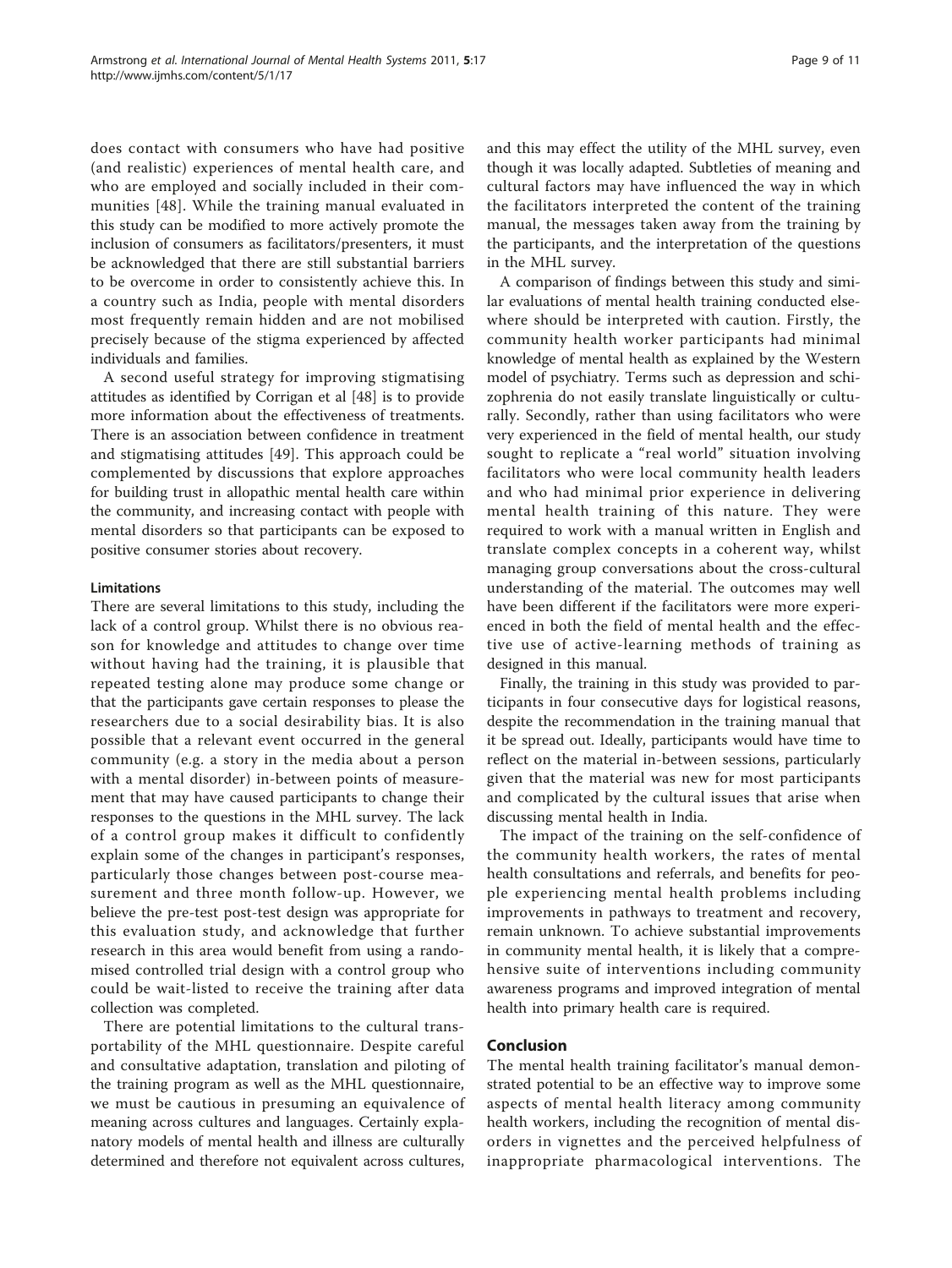<span id="page-9-0"></span>training had a limited positive impact on attitudes towards people with mental disorders. Strategies for improving the training could include facilitating contact with consumers of mental health services, including stories of recovery, and providing information on the effectiveness of interventions for mental disorders.

#### Acknowledgements

Uma Sunder (BasicNeeds) undertook a comprehensive project management role to facilitate the implementation of this research project.

#### Author details

<sup>1</sup>Nossal Institute for Global Health, University of Melbourne, Level 4, Alan Gilbert Building, 161 Barry St, Carlton 3010, Australia. <sup>2</sup>Basic Needs, No. 114, 4th Cross OMBR Layout, Bengaluru 560043, India. <sup>3</sup>National Institute for Mental Health and Neurosciences (NIMHANS), Hosur Road, Hombegowda Nagar, Bengaluru 560029, India. <sup>4</sup>Orygen Youth Health Research Centre, Centre for Youth Mental Health, University of Melbourne, Locked Bag 10, Parkville 3052, Australia.

#### Authors' contributions

All authors contributed to interpretation of the findings and development of the manuscript. GA and SS coordinated the study implementation. GA and MK undertook the statistical analysis and wrote the first draft of the manuscript. SR and MK assisted with the study implementation. PC provided expertise on the local context of mental health and reviewed the questionnaire for appropriate translation of key concepts. AFJ designed the original mental health literacy questionnaire that was adapted for this study, and provided expertise on study design and data analysis. All authors read and approved the final manuscript.

#### Competing interests

The authors declare that they have no competing interests.

Received: 15 June 2011 Accepted: 5 August 2011 Published: 5 August 2011

#### References

- Prince M, Patel V, Saxena S, Maj M, Maselko J, Phillips MR, Rahman A: [No](http://www.ncbi.nlm.nih.gov/pubmed/17804063?dopt=Abstract) [health without mental health.](http://www.ncbi.nlm.nih.gov/pubmed/17804063?dopt=Abstract) Lancet 2007, 370(9590):859-877.
- 2. Moussavi S, Chatterji S, Verdes E, Tandon A, Patel V, Ustun B: [Depression,](http://www.ncbi.nlm.nih.gov/pubmed/17826170?dopt=Abstract) [chronic diseases, and decrements in health: results from the World](http://www.ncbi.nlm.nih.gov/pubmed/17826170?dopt=Abstract) [Health Surveys.](http://www.ncbi.nlm.nih.gov/pubmed/17826170?dopt=Abstract) Lancet 2007, 370(9590):851-858.
- 3. Bruckner TA, Scheffler RM, Shen G, Yoon J, Chisholm D, Morris J, Fulton BD, Dal Poz MR, Saxena S: The mental health workforce gap in low- and middle-income countries: a needs-based approach. Bulletin of the World Health Organization 89(3):184-194.
- 4. Wang PS, Aguilar-Gaxiola S, Alonso J, Angermeyer MC, Borges G, Bromet EJ, Bruffaerts R, de Girolamo G, de Graaf R, Gureje O, et al: [Use of mental](http://www.ncbi.nlm.nih.gov/pubmed/17826169?dopt=Abstract) [health services for anxiety, mood, and substance disorders in 17](http://www.ncbi.nlm.nih.gov/pubmed/17826169?dopt=Abstract) [countries in the WHO world mental health surveys.](http://www.ncbi.nlm.nih.gov/pubmed/17826169?dopt=Abstract) Lancet 2007, 370(9590):841-850.
- Patel V, Maj M, Flisher AJ, MJ DES, Koschorke M, Prince M: Reducing the treatment gap for mental disorders: a WPA survey. World Psychiatry 9(3):169-176.
- 6. Kohn R, Saxena S, Levav I, Saraceno B: [The treatment gap in mental](http://www.ncbi.nlm.nih.gov/pubmed/15640922?dopt=Abstract) [health care.](http://www.ncbi.nlm.nih.gov/pubmed/15640922?dopt=Abstract) Bulletin of the World Health Organization 2004, 82(11):858-866.
- 7. World Health Organization: Integrating mental health into primary care: A global perspective. Geneva: World Health Organization; 2008.
- 8. WHO Mental Health Gap Action Programme: Scaling up care for mental, neurological, and substance use disorders. Geneva: World Health Organization; 2008 [\[http://www.who.int/mental\\_health/](http://www.who.int/mental_health/mhgap_final_english.pdf) [mhgap\\_final\\_english.pdf\]](http://www.who.int/mental_health/mhgap_final_english.pdf).
- 9. Patel V, Araya R, Chatterjee S, Chisholm D, Cohen A, De Silva M, Hosman C, McGuire H, Rojas G, van Ommeren M: [Treatment and prevention of](http://www.ncbi.nlm.nih.gov/pubmed/17804058?dopt=Abstract) [mental disorders in low-income and middle-income countries.](http://www.ncbi.nlm.nih.gov/pubmed/17804058?dopt=Abstract) Lancet 2007, 370(9591):991-1005.
- 10. Patel V, Sumathipala A, Khan MM: South Asia Region. In Culture and Mental Health - a comprehensive textbook. Edited by: Bhui K, Bhugra D. Hodder Arnold: London; 2007:.
- 11. Kermode M, Herrman H, Arole R, White J, Premkumar R, Patel V: [Empowerment of women and mental health promotion: a qualitative](http://www.ncbi.nlm.nih.gov/pubmed/17761003?dopt=Abstract) [study in rural Maharashtra, India.](http://www.ncbi.nlm.nih.gov/pubmed/17761003?dopt=Abstract) BMC public health 2007, 7:225.
- 12. Weiss MG, Isaac M, Parkar SR, Chowdhury AN, Raguram R: [Global, national,](http://www.ncbi.nlm.nih.gov/pubmed/11251893?dopt=Abstract) [and local approaches to mental health: examples from India.](http://www.ncbi.nlm.nih.gov/pubmed/11251893?dopt=Abstract) Trop Med Int Health 2001, 6(1):4-23.
- 13. Chowdhury AN, Chakraborty AK, Weiss MG: Community mental health and concepts of mental illness in the Sundarban Delta of West Bengal, India. Anthropology and Medicine 2001, 8:109-129.
- 14. Khandelwal SK, Jhingan HP, Ramesh S, Gupta RK, Srivastava VK: India mental health country profile. International review of psychiatry (Abingdon, England) 2004, 16(1-2):126-141.
- 15. Saravanan B, Jacob KS, Johnson S, Prince M, Bhugra D, David AS: [Belief](http://www.ncbi.nlm.nih.gov/pubmed/17502975?dopt=Abstract) [models in first episode schizophrenia in South India.](http://www.ncbi.nlm.nih.gov/pubmed/17502975?dopt=Abstract) Social psychiatry and psychiatric epidemiology 2007, 42(6):446-451.
- 16. James S, Chisholm D, Murthy RS, Kumar KK, Sekar K, Saeed K, Mubbashar M: [Demand for, access to and use of community mental health care:](http://www.ncbi.nlm.nih.gov/pubmed/12413245?dopt=Abstract) [lessons from a demonstration project in India and Pakistan.](http://www.ncbi.nlm.nih.gov/pubmed/12413245?dopt=Abstract) The International journal of social psychiatry 2002, 48(3):163-176.
- 17. Thara R, Padmavati R, Srinivasan TN: [Focus on psychiatry in India.](http://www.ncbi.nlm.nih.gov/pubmed/15104094?dopt=Abstract) Br J Psychiatry 2004, 184:366-373.
- 18. World Health Organization: Mental Health Atlas. World Health Organization: Geneva; 2006.
- 19. Patel V: [The future of psychiatry in low- and middle-income countries.](http://www.ncbi.nlm.nih.gov/pubmed/20162837?dopt=Abstract) Psychol Med 2009, 39(11):1759-1762.
- 20. Secretary of State for Health: The NHS Plan. London: The Stationary Office; 2000.
- 21. Bower P: [Primary care mental health workers: models of working and](http://www.ncbi.nlm.nih.gov/pubmed/12434963?dopt=Abstract) [evidence of effectiveness.](http://www.ncbi.nlm.nih.gov/pubmed/12434963?dopt=Abstract) Br J Gen Pract 2002, 52(484):926-933.
- 22. Department of Health and Ageing: Better Access to Psychiatrists, Psychologists and General Practioners through the MBS.[[http://www.](http://www.health.gov.au/internet/main/publishing.nsf/Content/health-pcd-programs-amhpm-pdf-explan) [health.gov.au/internet/main/publishing.nsf/Content/health-pcd-programs](http://www.health.gov.au/internet/main/publishing.nsf/Content/health-pcd-programs-amhpm-pdf-explan)[amhpm-pdf-explan](http://www.health.gov.au/internet/main/publishing.nsf/Content/health-pcd-programs-amhpm-pdf-explan)], accessed 19th March 2010. 2010.
- 23. Blashki GA, Piterman L, Meadows GN, Clarke DM, Prabaharan V, Gunn JM, Judd FK: [Impact of an educational intervention on general practitioners](http://www.ncbi.nlm.nih.gov/pubmed/18558913?dopt=Abstract)' [skills in cognitive behavioural strategies: a randomised controlled trial.](http://www.ncbi.nlm.nih.gov/pubmed/18558913?dopt=Abstract) The Medical journal of Australia 2008, 188(12 Suppl):S129-132.
- 24. Armstrong G, Blashki G, Joubert L, Bland R, Moulding R, Gunn J, Naccarella L: [An evaluation of the effect of an educational intervention](http://www.ncbi.nlm.nih.gov/pubmed/21050497?dopt=Abstract) [for Australian social workers on competence in delivering brief cognitive](http://www.ncbi.nlm.nih.gov/pubmed/21050497?dopt=Abstract) [behavioural strategies: A randomised controlled trial.](http://www.ncbi.nlm.nih.gov/pubmed/21050497?dopt=Abstract) BMC Health Services Research 2010, 10(1):304.
- 25. Westbrook D, Sedgwick-Taylor W, Bennett-Levy J, Butler G, McManus F: A Pilot Evaluation of a Brief CBT Training Course: Impact on Trainees' Satisfaction, Clinical Skills and Patient Outcomes. Behavioural and Cognitive Psychotherapy 2008, 36:569-579.
- 26. Jorm AF: [Mental health literacy. Public knowledge and beliefs about](http://www.ncbi.nlm.nih.gov/pubmed/11059991?dopt=Abstract) [mental disorders.](http://www.ncbi.nlm.nih.gov/pubmed/11059991?dopt=Abstract) Br J Psychiatry 2000, 177:396-401.
- 27. Kermode M, Bowen K, Arole S, Joag K, Jorm AF: Community beliefs about causes and risks for mental disorders: a mental health literacy survey in a rural area of Maharashtra, India. The International journal of social psychiatry 56(6):606-622.
- 28. Kermode M, Bowen K, Arole S, Joag K, Jorm AF: [Community beliefs about](http://www.ncbi.nlm.nih.gov/pubmed/19608211?dopt=Abstract) [treatments and outcomes of mental disorders: a mental health literacy](http://www.ncbi.nlm.nih.gov/pubmed/19608211?dopt=Abstract) [survey in a rural area of Maharashtra, India.](http://www.ncbi.nlm.nih.gov/pubmed/19608211?dopt=Abstract) Public health 2009, 123(7):476-483.
- 29. Kermode M, Bowen K, Arole S, Pathare S, Jorm AF: [Attitudes to people](http://www.ncbi.nlm.nih.gov/pubmed/19305937?dopt=Abstract) [with mental disorders: a mental health literacy survey in a rural area of](http://www.ncbi.nlm.nih.gov/pubmed/19305937?dopt=Abstract) [Maharashtra, India.](http://www.ncbi.nlm.nih.gov/pubmed/19305937?dopt=Abstract) Social psychiatry and psychiatric epidemiology 2009, 44(12):1087-1096.
- 30. Jorm AF, Barney LJ, Christensen H, Highet NJ, Kelly CM, Kitchener BA: [Research on mental health literacy: what we know and what we still](http://www.ncbi.nlm.nih.gov/pubmed/16403031?dopt=Abstract) [need to know.](http://www.ncbi.nlm.nih.gov/pubmed/16403031?dopt=Abstract) The Australian and New Zealand journal of psychiatry 2006, 40(1):3-5.
- 31. Kitchener BA: Mental Health First Aid Manual. Centre for Mental Health Research: Canberra; 2002.